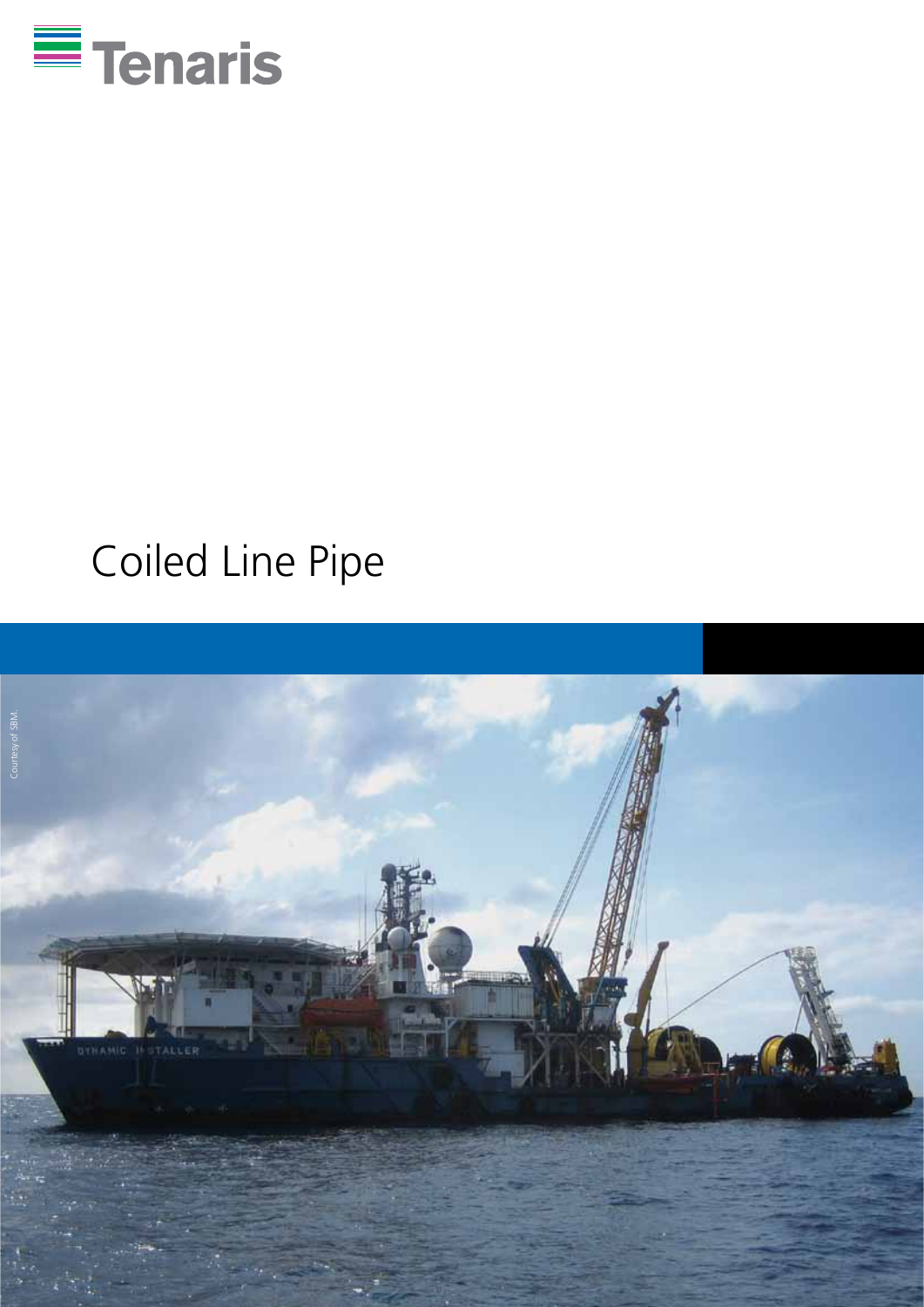## **Tenaris**

Tenaris is the leading global manufacturer and supplier of tubular products and services used in the drilling, completion and production of oil and gas and a leading supplier of tubular products and services used in process and power plants and in specialized industrial and automotive applications.

Through our integrated global network of manufacturing, R&D and service facilities, we are working with our customers to meet their needs for the timely supply of high performance products in increasingly complex operating environments.

# **Coiled Line Pipe**

Tenaris ensures the highest quality of Coiled line pipe through its Quality Assurance System - which includes ISO 9001 certification.



4 *Coiled line pipe J-Laid from adjustable tower.*

Tenaris manufactures specialized Coiled line pipe products for subsea applications at its coiled tubes manufacturing facilities in Houston.

Coiled line pipe allows operators to reduce capital expenditures, operational costs, and project risks. Savings are realized as a result of our unique manufacturing process. This process allows Tenaris to produce coated line pipe in continuous lengths from 1,500 meters for 5" OD to 7,000 meters for 2 3/8" OD. These long continuous lengths speed installation, reduce offshore costs, and prevent contamination to subsea equipment.

Coiled line pipe has been installed in all major offshore hydrocarbon producing areas in the world. Integrated oil

and gas operators have used Coiled line pipe in water depths exceeding 2,200 meters and in challenging arctic environments. Coiled line pipe has been installed by the foremost installation contractors with S-lay, J-lay, Reel-lay and Piggy-back construction techniques.

Today's oil and gas fields demand Coiled line pipe meet the most complete quality standards. Modern non-destructive testing and monitoring processes are employed throughout our manufacturing process. Tenaris is the first and only mill certified to API 5CLP, the Coiled line pipe specification set forth by API. In addition, as an experienced supplier to high specification customers, Tenaris' quality procedures and manufacturing processes enable Coiled line pipe to comply with DNV-OS-F101.

Tenaris is dedicated to meeting the needs of the offshore industry. We employ one of the most experienced and qualified groups in the pipeline manufacturing industry. This experience and our unique product ensure the positive outcome of your construction project.

We are pleased to support our clients in the world's most demanding hydrocarbon environments with the following products and services:

- Coiled line pipe in continuous lengths from 1,500 meters up to 10,000 meters
- Three layer coating for external corrosion protection
- Metal reels suitable for offshore installation and international shipping
- Dedicated project management support
- Sourcing of key accessory components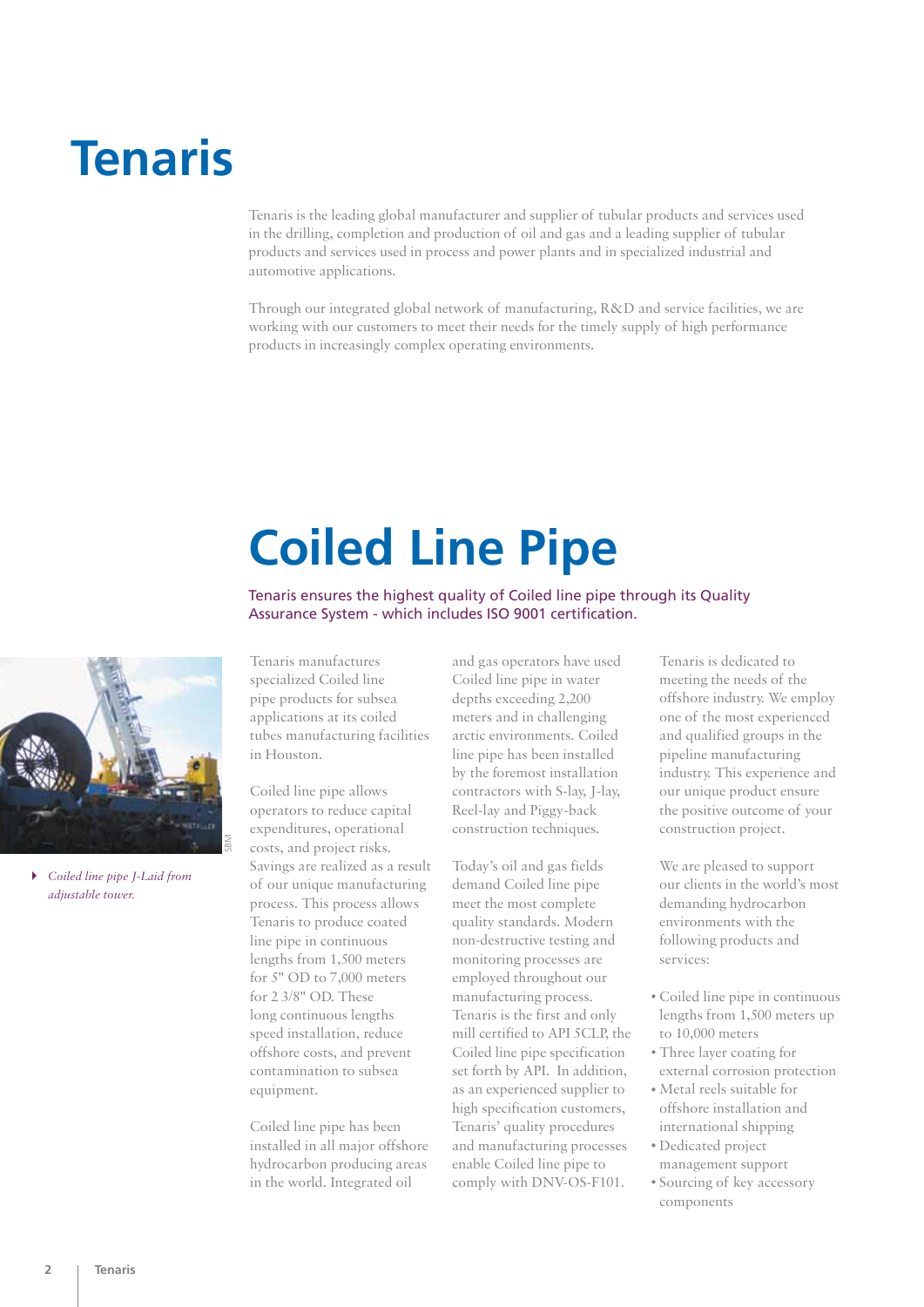

4 *Tenaris produces Coiled line pipe in continuous lengths from 1,500 meters to 10,000 meters.*

#### Manufacturing & Coating

Coiled line pipe is manufactured by joining multiple flat steel strips into long continuous lengths, forming and welding the lengths into pipe, and applying a premium three layer coating onto the pipe. Each process is described in detail below:

**Milling:** The assembled lengths are then fed into a forming and welding mill. During milling the flat strips are formed into a round pipe shape. The prepared edges of the strip are joined using a High Frequency Induction (HFI) welding process. From there, the weld area is normalized utilizing induction heat treating and the pipe is then full body stress relieved. Following heat treatment the tube and weld seam undergo Ultrasonic and Electromagnetic (Eddy Current) inspection.

**Coating:** After milling, the pipe is fed into the purpose built coating line where our three layer coating system is applied continuously. A fusion bond epoxy layer is applied to the prepared steel surface. Then an adhesive copolymer layer is applied followed by the extruded top coat of either High-Density Polyethylene or Polypropylene. The total coating system has been proven in the oil and gas industry for over 20 years. It provides excellent corrosion resistance and mechanical protection by maintaining coating integrity under extreme installation conditions.

Following the manufacturing processes each reel undergoes comprehensive flushing, chemical cleaning (if required by the client), hydrostatic testing, fluid purging, drying, capping and nitrogen atmosphere insertion. When all tests are complete the reels are prepared for shipping.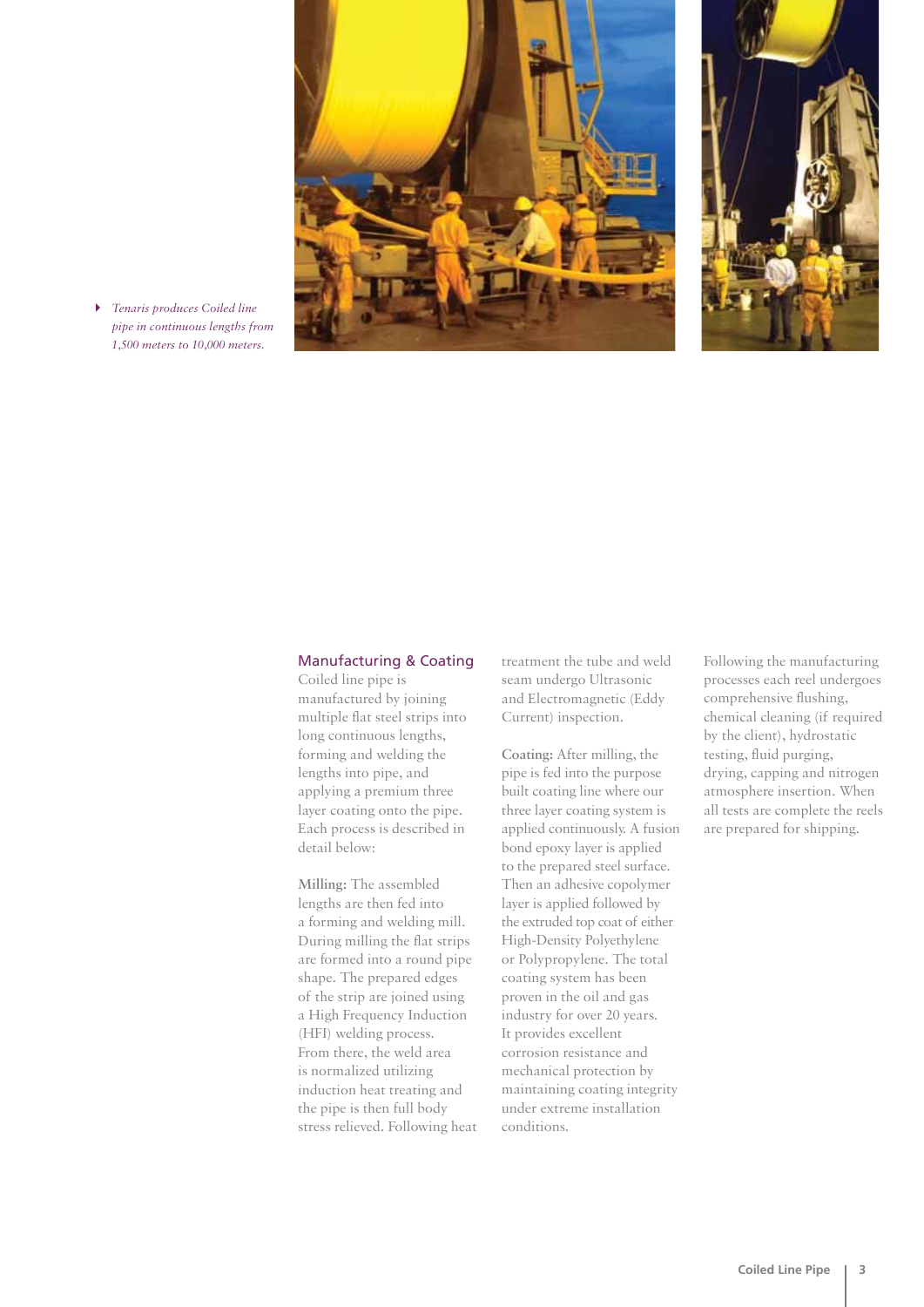|                             | PRODUCT OFFERING       |                 |                       |                            |                |                       |                                                                                        |                         |                                                                                                  |                  |                         |
|-----------------------------|------------------------|-----------------|-----------------------|----------------------------|----------------|-----------------------|----------------------------------------------------------------------------------------|-------------------------|--------------------------------------------------------------------------------------------------|------------------|-------------------------|
|                             | <b>DIMENSION</b>       |                 |                       |                            |                |                       | <b>X52C GRADE</b><br>(Minimum Yield $= 52,000$ psi,<br>Minimum Tensile = $66,000$ psi) |                         | X65C GRADE AND SOUR SERVICE<br>(Minimum Yield $= 65,000$ psi,<br>Minimum Tensile = $77,000$ psi) |                  |                         |
| <b>Nominal</b><br><b>OD</b> | <b>Nominal</b><br>Wall | Minimum<br>Wall | <b>Nominal</b><br>ID. | ID with<br><b>Min Wall</b> | Wt/ft          | <b>Internal Yield</b> | Hydrotest                                                                              | <b>Working Pressure</b> | <b>Internal Yield</b>                                                                            | <b>Hydrotest</b> | <b>Working Pressure</b> |
| 1.000                       | 0.116                  | 0.110           | 0.768                 | 0.780                      | 1.098          | 11,100                | 10,000                                                                                 | 8,000                   | 13,900                                                                                           | 12,500           | 10,000                  |
|                             | 0.145                  | 0.138           | 0.710                 | 0.724                      | 1.327          | 13,700                | 12,300                                                                                 | 9,840                   | 17,100                                                                                           | 15,400           | 12,320                  |
|                             | 0.156                  | 0.148           | 0.688                 | 0.704                      | 1.410          | 14,600                | 13,100                                                                                 | 10,480                  | 18,200                                                                                           | 16,400           | 13,120                  |
| 1.250                       | 0.116                  | 0.110           | 1.018                 | 1.030                      | 1.408          | 9,000                 | 8,100                                                                                  | 6,480                   | 1,200                                                                                            | 10,100           | 8,080                   |
|                             | 0.175                  | 0.166           | 0.900                 | 0.918                      | 2.014          | 13,300                | 12,000                                                                                 | 9,600                   | 16,600                                                                                           | 14,900           | 11,920                  |
|                             | 0.190                  | 0.181           | 0.870                 | 0.888                      | 2.156          | 14,200                | 12,800                                                                                 | 10,240                  | 17,800                                                                                           | 16,000           | 12,800                  |
| 1.500                       | 0.134                  | 0.127           | 1.232                 | 1.246                      | 1.960          | 8,700                 | 7,800                                                                                  | 6,240                   | 10,900                                                                                           | 9,800            | 7,840                   |
|                             | 0.175                  | 0.166           | 1.150                 | 1.168                      | 2.483          | 11,200                | 10,100                                                                                 | 8,080                   | 14,000                                                                                           | 12,600           | 10,080                  |
|                             | 0.190                  | 0.181           | 1.120                 | 1.138                      | 2.665          | 12,000                | 10,800                                                                                 | 8,640                   | 15,000                                                                                           | 13,500           | 10,800                  |
|                             | 0.204                  | 0.194           | 1.092                 | 1.112                      | 2.831          | 12,900                | 11,600                                                                                 | 9,280                   | 16,100                                                                                           | 14,500           | 11,600                  |
| 1.750                       | 0.145                  | 0.138           | 1.460                 | 1.474                      | 2.492          | 8,100                 | 7,300                                                                                  | 5,840                   | 10,100                                                                                           | 9,100            | 7,280                   |
|                             | 0.190                  | 0.181           | 1.370                 | 1.388                      | 3.173          | 10,400                | 9,400                                                                                  | 7,520                   | 13,000                                                                                           | 11,700           | 9,360                   |
|                             | 0.204                  | 0.194           | 1.342                 | 1.362                      | 3.377          | 11,200                | 10,100                                                                                 | 8,080                   | 14,000                                                                                           | 12,600           | 10,080                  |
|                             | 0.224                  | 0.213           | 1.302                 | 1.324                      | 3.660          | 12,200                | 11,000                                                                                 | 8,800                   | 15,300                                                                                           | 13,800           | 11,040                  |
| 2.000                       | 0.134                  | 0.127           | 1.732                 | 1.746                      | 2.677          | 6,600                 | 5,900                                                                                  | 4,720                   | 8,200                                                                                            | 7,400            | 5,920                   |
|                             | 0.190                  | 0.181           | 1.620                 | 1.638                      | 3.682          | 9,200                 | 8,300                                                                                  | 6,640                   | 11,500                                                                                           | 10,400           | 8,320                   |
|                             | 0.204                  | 0.194           | 1.592                 | 1.612                      | 3.923          | 9,800                 | 8,800                                                                                  | 7,040                   | 12,300                                                                                           | 11,100           | 8,880                   |
|                             | 0.224<br>0.250         | 0.213<br>0.238  | 1.552<br>1.500        | 1.574<br>1.524             | 4.259<br>4.684 | 10,800<br>12,000      | 9,700<br>10,800                                                                        | 7,760<br>8,640          | 13,500<br>15,000                                                                                 | 12,200<br>13,500 | 9,760<br>10,800         |
| 2.375                       | 0.134                  | 0.127           | 2.107                 | 2.121                      | 3.215          | 5,600                 | 5,000                                                                                  | 4,000                   | 7,000                                                                                            | 6,300            | 5,040                   |
|                             | 0.156                  | 0.148           | 2.063                 | 2.079                      | 3.706          | 6,400                 | 5,800                                                                                  | 4,640                   | 8,000                                                                                            | 7,200            | 5,760                   |
|                             | 0.190                  | 0.181           | 1.995                 | 2.013                      | 4.445          | 7,800                 | 7,000                                                                                  | 5,600                   | 9,700                                                                                            | 8,700            | 6,960                   |
|                             | 0.204                  | 0.194           | 1.967                 | 1.987                      | 4.742          | 8,400                 | 7,600                                                                                  | 6,080                   | 10,400                                                                                           | 9,400            | 7,520                   |
|                             | 0.224                  | 0.213           | 1.927                 | 1.949                      | 5.159          | 9,200                 | 8,300                                                                                  | 6,640                   | 11,500                                                                                           | 10,400           | 8,320                   |
|                             | 0.250                  | 0.238           | 1.875                 | 1.899                      | 5.688          | 10,200                | 9,200                                                                                  | 7,360                   | 12,800                                                                                           | 11,500           | 9,200                   |
|                             | 0.280                  | 0.266           | 1.815                 | 1.843                      | 6.280          | 11,400                | 10,300                                                                                 | 8,240                   | 14,200                                                                                           | 12,800           | 10,240                  |
|                             | 0.300                  | 0.285           | 1.775                 | 1.805                      | 6.665          | 12,000                | 10,800                                                                                 | 8,640                   | 15,000                                                                                           | 13,500           | 10,800                  |
| 2.625                       | 0.204                  | 0.194           | 2.217                 | 2.237                      | 5.288          | 7,600                 | 6,800                                                                                  | 5,440                   | 9,500                                                                                            | 8,600            | 6,880                   |
|                             | 0.224                  | 0.213           | 2.177                 | 2.199                      | 5.758          | 8,300                 | 7,500                                                                                  | 6,000                   | 10,400                                                                                           | 9,400            | 7,520                   |
|                             | 0.250                  | 0.238           | 2.125                 | 2.149                      | 6.357          | 9,200                 | 8,300                                                                                  | 6,640                   | 11,500                                                                                           | 10,400           | 8,320                   |
|                             | 0.280                  | 0.266           | 2.065                 | 2.093                      | 7.030          | 10,300                | 9,300                                                                                  | 7,440                   | 12,800                                                                                           | 11,500           | 9,200                   |
|                             | 0.300                  | 0.285           | 2.025                 | 2.055                      | 7.468          | 11,000                | 9,900                                                                                  | 7,920                   | 13,700                                                                                           | 12,300           | 9,840                   |
| 2.875                       | 0.204                  | 0.194           | 2.467                 | 2.487                      | 5.834          | 6,900                 | 6,200                                                                                  | 4,960                   | 8,700                                                                                            | 7,800            | 6,240                   |
|                             | 0.224                  | 0.213           | 2.427                 | 2.449                      | 6.358          | 7,600                 | 6,800                                                                                  | 5,440                   | 9,500                                                                                            | 8,600            | 6,880                   |
|                             | 0.250                  | 0.238           | 2.375                 | 2.399                      | 7.026          | 8,500                 | 7,700                                                                                  | 6,160                   | 10,700                                                                                           | 9,600            | 7,680                   |
|                             | 0.280                  | 0.266           | 2.315                 | 2.343                      | 7.779          | 9,500                 | 8,600                                                                                  | 6,880                   | 11,900                                                                                           | 10,700           | 8,560                   |
| 3.500                       | 0.175                  | 0.166           | 3.150                 | 3.168                      | 6.230          | 4,900                 | 4,400                                                                                  | 3,520                   | 6,200                                                                                            | 5,600            | 4,480                   |
|                             | 0.190                  | 0.181           | 3.120                 | 3.138                      | 6.733          | 5,300                 | 4,800                                                                                  | 3,840                   | 6,600                                                                                            | 5,900            | 4,720                   |
|                             | 0.204                  | 0.194           | 3.092                 | 3.112                      | 7.199          | 5,700                 | 5,100                                                                                  | 4,080                   | 7,100                                                                                            | 6,400            | 5,120                   |
|                             | 0.224                  | 0.213           | 3.052                 | 3.074                      | 7.857          | 6,300                 | 5,700                                                                                  | 4,560                   | 7,900                                                                                            | 7,100            | 5,680                   |
|                             | 0.250                  | 0.238           | 3.000                 | 3.024                      | 8.699          | 7,000                 | 6,300                                                                                  | 5,040                   | 8,800                                                                                            | 7,900            | 6,320                   |
|                             | 0.280                  | 0.266           | 2.940                 | 2.968                      | 9.653          | 7,800                 | 7,000                                                                                  | 5,600                   | 9,800                                                                                            | 8,800            | 7,040                   |
|                             | 0.300                  | 0.292           | 2.886                 | 2.916                      | 10.495         | 8,500                 | 7,700                                                                                  | 6,160                   | 10,700                                                                                           | 9,600            | 7,680                   |
| 4.000                       | 0.224                  | 0.213           | 3.552                 | 3.574                      | 9.056          | 5,500                 | 5,000                                                                                  | 4,000                   | 6,900                                                                                            | 6,200            | 4,960                   |
|                             | 0.250                  | 0.238           | 3.500                 | 3.524                      | 10.037         | 6,100                 | 5,500                                                                                  | 4,400                   | 7,700                                                                                            | 6,900            | 5,520                   |
|                             | 0.280                  | 0.266           | 3.440                 | 3.468                      | 11.152         | 6,800                 | 6,100                                                                                  | 4,880                   | 8,500                                                                                            | 7,700            | 6,160                   |
|                             | 0.300                  | 0.292           | 3.386                 | 3.416                      | 12.139         | 7,500                 | 6,800                                                                                  | 5,440                   | 9,400                                                                                            | 8,500            | 6,800                   |
| 4.500                       | 0.204                  | 0.194           | 4.092                 | 4.112                      | 9.383          | 4,500                 | 4,100                                                                                  | 3,280                   | 5,600                                                                                            | 5,000            | 4,000                   |
|                             | 0.224                  | 0.213           | 4.052                 | 4.074                      | 10.255         | 4,900                 | 4,400                                                                                  | 3,520                   | 6,100                                                                                            | 5,500            | 4,400                   |
|                             | 0.250                  | 0.238           | 4.000                 | 4.024                      | 11.376         | 5,500                 | 5,000                                                                                  | 4,000                   | 6,900                                                                                            | 6,200            | 4,960                   |
|                             | 0.280                  | 0.266           | 3.940                 | 3.968                      | 12.651         | 6,100                 | 5,500                                                                                  | 4,400                   | 7,700                                                                                            | 6,900            | 5,520                   |
|                             | 0.300                  | 0.292           | 3.886                 | 3.916                      | 13.782         | 6,700                 | 6,000                                                                                  | 4,800                   | 8,300                                                                                            | 7,500            | 6,000                   |
| 5.000                       | 0.250                  | 0.240           | 4.500                 | 4.520                      | 12.714         | 5,000                 | 4,500                                                                                  | 3,600                   | 6,200                                                                                            | 5,600            | 4,480                   |
|                             | 0.280                  | 0.268           | 4.440                 | 4.464                      | 14.150         | 5,500                 | 5,000                                                                                  | 4,000                   | 6,900                                                                                            | 6,200            | 4,960                   |
|                             | 0.300                  | 0.285           | 4.400                 | 4.430                      | 15.096         | 5,900                 | 5,300                                                                                  | 4,240                   | 7,300                                                                                            | 6,600            | 5,280                   |

Other wall thicknesses and outer diameters, including 1.315" OD and 3.25" OD, available upon request.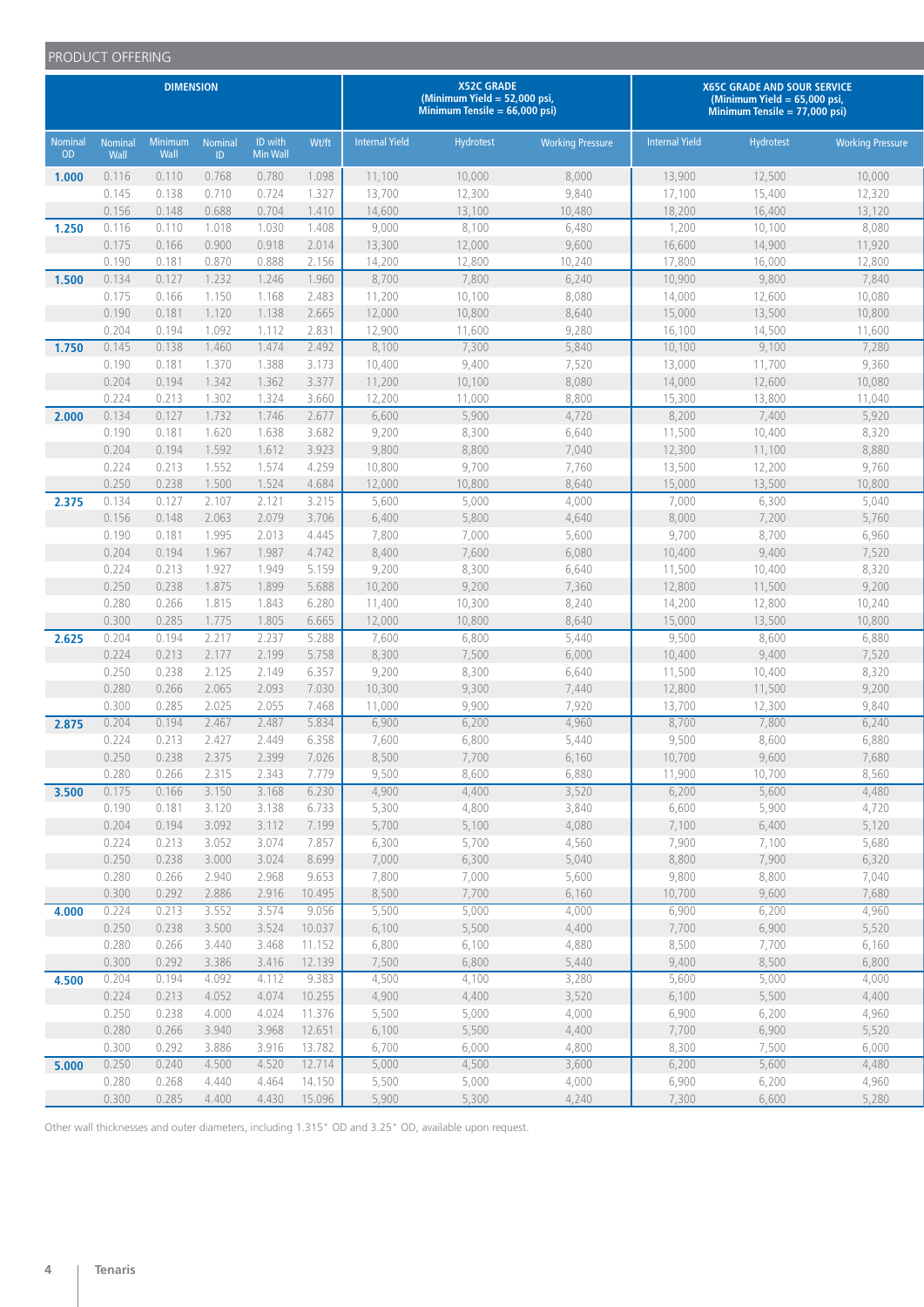|                          | <b>X70C GRADE</b><br>(Minimum Yield = 70,000 psi,<br>Minimum Tensile = $80,000$ psi) |                          |                                                             | <b>X80C GRADE</b><br>(Minimum Yield $= 80,000$ psi,<br>Minimum Tensile = $88,000$ psi) |                          | <b>X90C GRADE</b><br>(Minimum Yield = 90,000 psi,<br>Minimum Tensile = $97,000$ psi) |                                   |                          |  |
|--------------------------|--------------------------------------------------------------------------------------|--------------------------|-------------------------------------------------------------|----------------------------------------------------------------------------------------|--------------------------|--------------------------------------------------------------------------------------|-----------------------------------|--------------------------|--|
| <b>Internal Yield</b>    | Hydrotest                                                                            | <b>Working Pressure</b>  | <b>Internal Yield</b>                                       | Hydrotest                                                                              | <b>Working Pressure</b>  | <b>Internal Yield</b>                                                                | <b>Hydrotest</b>                  | <b>Working Pressure</b>  |  |
| 14,900                   | 13,400                                                                               | 10,720                   | 17,100                                                      | 15,400                                                                                 | 12,320                   | 19,200                                                                               | 17,300                            | 13,840                   |  |
| 18,400                   | 16,600                                                                               | 13,280                   | 21,000                                                      | 18,900                                                                                 | 15,120                   | 23,700                                                                               | 21,300                            | 17,040                   |  |
| 19,600                   | 17,600                                                                               | 14,080                   | 22,400                                                      | 20,200                                                                                 | 16,160                   | 25,200                                                                               | 22,700                            | 18,160                   |  |
| 12,200                   | 11,000                                                                               | 8,800                    | 13,800                                                      | 12,400                                                                                 | 9,920                    | 15,700                                                                               | 14,100                            | 11,280                   |  |
| 17,900                   | 16,100                                                                               | 12,800                   | 20,400                                                      | 18,400                                                                                 | 14,720                   | 23,000                                                                               | 20,700                            | 16,560                   |  |
| 19,100                   | 17,200                                                                               | 13,760                   | 21,900                                                      | 19,700                                                                                 | 15,760                   | 24,700                                                                               | 22,200                            | 17,760                   |  |
| 11,700                   | 10,500                                                                               | 8,400                    | 13,400                                                      | 12,100                                                                                 | 9,680                    | 15,100                                                                               | 13,600                            | 10,880                   |  |
| 15,100                   | 13,600                                                                               | 10,880                   | 17,300                                                      | 15,600                                                                                 | 12,480                   | 19,400                                                                               | 17,500                            | 14,000                   |  |
| 16,200                   | 14,600                                                                               | 11,680                   | 18,500                                                      | 16,700                                                                                 | 13,360                   | 20,800                                                                               | 18,700                            | 14,960                   |  |
| 17,400                   | 15,700                                                                               | 12,560                   | 19,800                                                      | 17,800                                                                                 | 14,240                   | 22,300                                                                               | 20,100                            | 16,080                   |  |
| 10,900                   | 9,800                                                                                | 7,840                    | 12,400                                                      | 11,200                                                                                 | 8,960                    | 14,000                                                                               | 12,600                            | 10,080                   |  |
| 14,000                   | 12,600                                                                               | 10,080                   | 16,000                                                      | 14,400                                                                                 | 11,520                   | 16,800                                                                               | 15,100                            | 12,080                   |  |
| 15,000                   | 13,500                                                                               | 10,800                   | 17,200                                                      | 15,500                                                                                 | 12,400                   | 18,000                                                                               | 16,200                            | 12,960                   |  |
| 16,500                   | 14,900                                                                               | 11,920                   | 18,800                                                      | 16,900                                                                                 | 13,520                   | 19,400                                                                               | 17,500                            | 14,000                   |  |
| 8,900                    | 8,000                                                                                | 6,400                    | 10,100                                                      | 9,100                                                                                  | 7,280                    | 11,400                                                                               | 10,300                            | 8,240                    |  |
| 12,300                   | 11,100                                                                               | 8,880                    | 14,100                                                      | 12,700                                                                                 | 10,160                   | 15,900                                                                               | 14,300                            | 11,440                   |  |
| 13,300                   | 12,000                                                                               | 9,600                    | 15,200                                                      | 13,700                                                                                 | 10,960                   | 17,100                                                                               | 15,400                            | 12,320                   |  |
| 14,500                   | 13,100                                                                               | 10,480                   | 16,600                                                      | 14,900                                                                                 | 11,920                   | 18,600                                                                               | 16,700                            | 13,360                   |  |
| 16,200                   | 14,600                                                                               | 11,680                   | 18,500                                                      | 16,700                                                                                 | 13,360                   | 20,700                                                                               | 18,600                            | 14,880                   |  |
| 7,500                    | 6,800                                                                                | 5,440                    | 8,600                                                       | 7,700                                                                                  | 6,160                    | 9,600                                                                                | 8,700                             | 6,960                    |  |
| 8,600                    | 7,700                                                                                | 6,160                    | 9,900                                                       | 8,900                                                                                  | 7,120                    | 11,100                                                                               | 10,000                            | 8,000                    |  |
| 10,500                   | 9,500                                                                                | 7,600                    | 12,000                                                      | 10,800                                                                                 | 8,640                    | 13,400                                                                               | 12,100                            | 9,680                    |  |
| 11,200                   | 10,100                                                                               | 8,080                    | 12,800                                                      | 11,500                                                                                 | 9,200                    | 14,500                                                                               | 13,100                            | 10,480                   |  |
| 12,400                   | 11,200                                                                               | 8,960                    | 14,100                                                      | 12,700                                                                                 | 10,160                   | 15,800                                                                               | 14,200                            | 11,360                   |  |
| 13,800                   | 12,400                                                                               | 9,920                    | 15,800                                                      | 14,200                                                                                 | 11,360                   | 17,600                                                                               | 15,800                            | 12,640                   |  |
| 15,300                   | 13,800                                                                               | 11,040                   | 17,500                                                      | 15,800                                                                                 | 12,640                   | 19,500                                                                               | 17,600                            | 14,080                   |  |
| 16,200                   | 14,600                                                                               | 11,680                   | 18,500                                                      | 16,700                                                                                 | 13,360                   | 20,800                                                                               | 18,700                            | 14,960                   |  |
| 10,300                   | 9,300                                                                                | 7,440                    | $\overline{\phantom{a}}$                                    | $\overline{\phantom{a}}$                                                               | $\overline{\phantom{0}}$ | $\overline{\phantom{a}}$                                                             | $\overline{\phantom{0}}$          | $\overline{\phantom{m}}$ |  |
| 11,200                   | 10,100                                                                               | 8,080                    | $\overline{\phantom{0}}$<br>$\overline{\phantom{a}}$        | $\hspace{1.0cm} - \hspace{1.0cm}$<br>$\overline{\phantom{a}}$                          | $\overline{\phantom{0}}$ | $\qquad \qquad -$                                                                    |                                   |                          |  |
| 12,500                   | 11,300                                                                               | 9,040                    |                                                             |                                                                                        |                          |                                                                                      |                                   |                          |  |
| 14,000                   | 12,600<br>13,400                                                                     | 10,080<br>10,720         |                                                             |                                                                                        | $\overline{\phantom{0}}$ | $\overline{\phantom{m}}$                                                             | $\overbrace{\qquad \qquad }^{}$   | $\overline{\phantom{0}}$ |  |
| 14,900<br>9,300          | 8,400                                                                                | 6,720                    | $\overline{\phantom{a}}$<br>$\hspace{0.1mm}-\hspace{0.1mm}$ | $\hspace{0.1mm}-\hspace{0.1mm}$<br>$\overline{\phantom{a}}$                            | $\overline{\phantom{0}}$ | $\overline{\phantom{a}}$                                                             | $\qquad \qquad -$                 |                          |  |
| 10,300                   | 9,300                                                                                | 7,440                    |                                                             |                                                                                        |                          |                                                                                      |                                   |                          |  |
| 11,500                   | 10,400                                                                               | 8,320                    |                                                             |                                                                                        |                          |                                                                                      |                                   |                          |  |
| 12,900                   | 11,600                                                                               | 9,280                    |                                                             |                                                                                        |                          |                                                                                      |                                   |                          |  |
|                          | $\overline{\phantom{0}}$                                                             | $\overline{\phantom{0}}$ | $\overline{\phantom{0}}$                                    |                                                                                        | $\overline{\phantom{0}}$ |                                                                                      |                                   |                          |  |
|                          | $\qquad \qquad -$                                                                    | $\overline{\phantom{0}}$ |                                                             | $\overline{\phantom{a}}$                                                               | $\overline{\phantom{a}}$ | $\overline{\phantom{0}}$                                                             | $\overbrace{\qquad \qquad }^{}$   |                          |  |
|                          |                                                                                      | $\overline{\phantom{0}}$ |                                                             |                                                                                        |                          |                                                                                      |                                   |                          |  |
|                          | $\overline{\phantom{a}}$                                                             | $\overline{\phantom{a}}$ | $\overline{\phantom{a}}$                                    | $\overline{\phantom{a}}$                                                               | $\overline{\phantom{a}}$ | $\qquad \qquad -$                                                                    | $\overbrace{\qquad \qquad }^{}$   |                          |  |
|                          |                                                                                      | $\qquad \qquad -$        |                                                             |                                                                                        |                          |                                                                                      |                                   |                          |  |
|                          | $\overline{\phantom{a}}$                                                             | $\overline{\phantom{0}}$ | $\overline{\phantom{m}}$                                    | $\overline{\phantom{a}}$                                                               | $\qquad \qquad -$        |                                                                                      | $\qquad \qquad -$                 |                          |  |
|                          |                                                                                      |                          |                                                             |                                                                                        |                          |                                                                                      |                                   |                          |  |
|                          | $\overline{\phantom{0}}$                                                             | $\overline{\phantom{0}}$ | $\overline{\phantom{a}}$                                    | $\overline{\phantom{a}}$                                                               | $\overline{\phantom{0}}$ | $\overline{\phantom{m}}$                                                             | $\overline{\phantom{a}}$          | $\qquad \qquad -$        |  |
|                          |                                                                                      | $\qquad \qquad -$        |                                                             |                                                                                        |                          |                                                                                      |                                   |                          |  |
|                          |                                                                                      | $\qquad \qquad -$        |                                                             | $\overline{\phantom{0}}$                                                               | $\overline{\phantom{0}}$ | $\overline{\phantom{0}}$                                                             |                                   |                          |  |
|                          | $\overline{\phantom{0}}$                                                             | $\overline{\phantom{0}}$ | $\hspace{0.1mm}-\hspace{0.1mm}$                             | $\overline{\phantom{0}}$                                                               | $\overline{\phantom{0}}$ | $\hspace{0.1mm}-\hspace{0.1mm}$                                                      | $\overline{\phantom{m}}$          |                          |  |
|                          | $\overline{\phantom{0}}$                                                             | $\qquad \qquad -$        | $\overline{\phantom{a}}$                                    | $\qquad \qquad -$                                                                      | $\overline{\phantom{0}}$ |                                                                                      | $\overline{\phantom{0}}$          |                          |  |
|                          |                                                                                      |                          |                                                             |                                                                                        |                          |                                                                                      |                                   |                          |  |
| $\overline{\phantom{0}}$ | $\overline{\phantom{a}}$                                                             | $\overline{\phantom{0}}$ |                                                             | $\overline{\phantom{0}}$                                                               | $\overline{\phantom{m}}$ | $\overbrace{\qquad \qquad }^{}$                                                      | $\overline{\phantom{m}}$          |                          |  |
|                          |                                                                                      |                          |                                                             |                                                                                        |                          |                                                                                      |                                   |                          |  |
|                          | $\overline{\phantom{0}}$                                                             | $\overline{\phantom{0}}$ | $\overline{\phantom{a}}$                                    | $\overline{\phantom{0}}$                                                               | $\overline{\phantom{0}}$ | $\overline{\phantom{0}}$                                                             | $\hspace{1.0cm} - \hspace{1.0cm}$ |                          |  |
|                          |                                                                                      | $\qquad \qquad -$        |                                                             |                                                                                        | $\bar{ }$                | $\overline{\phantom{0}}$                                                             | $\qquad \qquad -$                 |                          |  |
|                          |                                                                                      |                          |                                                             |                                                                                        | $\overline{\phantom{0}}$ | $\overline{\phantom{a}}$                                                             |                                   |                          |  |
|                          |                                                                                      |                          |                                                             |                                                                                        |                          | $\qquad \qquad -$                                                                    |                                   |                          |  |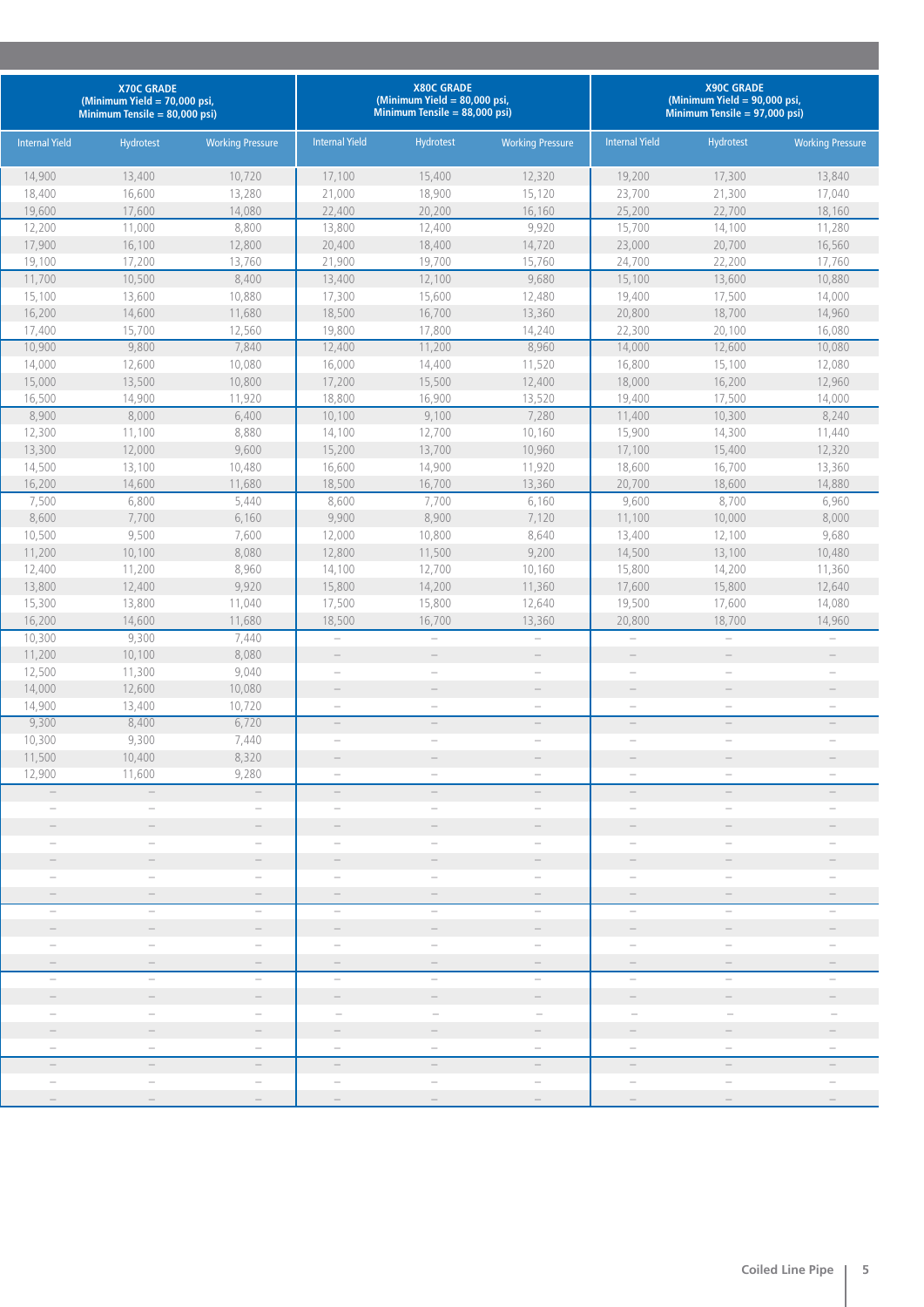





4 *Coiled line pipe S-Laid from a DP vessel (left), and Coiled Line Pipe laid as piggy back from a DL barge. (right)*

### **Technical and Installation Benefits**

The long continuous lengths of Coiled line pipe require far fewer offshore construction activities.

#### Installation Benefits

The number of welds needed to complete a pipeline using Coiled line pipe is less than 1% of the total required with traditional line pipe. This remarkable reduction in offshore welds has the following installation benefits:

**Faster installations:** Coiled line pipe can be laid at a much faster rate since fewer offshore welding, field joint coating, and non-destructive testing activities are required.

#### **Multiple installation**

**alternatives:** Coiled line pipe can be installed directly from the metal shipping reel provided by Tenaris or consolidated onto a large installation carousel or vertical lay reel. Our customers are not tied to a single installation option.

**Decrease in offshore weld reject rate:** A considerable decrease in the weld rejection rate is realized as fewer orbital girth welds are performed offshore. This generates major cost savings by decreasing the amount of critical path repair time during installation.

**Reduction in offshore personnel:** Less people are required for laying operations as Coiled line pipe has fewer welding, NDT, and field joint coating operations.

**Safety:** Pipe handling is minimized by using Coiled line pipe. Fewer lifts are required to complete the pipeline since each reel of Coiled line pipe holds the equivalent of 100 or more joints of traditional line pipe.

### Technical Benefits

Coiled line pipe can provide operators significant technical benefits that reduce operating expenses. These benefits are as follows:

**Improved subsea system cleanliness:** Damage to subsea systems and costly offshore filter change outs can be prevented by using internally cleaned Coiled line pipe. Internal cleanliness can be ensured by cleaning, flushing, and nitrogen purging each reel before shipment. Demanding levels of cleanliness such as NAS

1638 Class 8, 7, or 6 can be achieved by Tenaris.

**Coating system integrity:**  Each offshore weld requires coating repairs around the weld zone. Coating system integrity can be compromised with each repair. The far fewer offshore welds and associated repairs required for Coiled line pipe increases the integrity of the coating system.

**Production standards:** Coiled line pipe is produced to the highest specifications including DNV OS F 101 and API 5CLP (of which Tenaris is the first and only approved manufacturer).

#### Sour Service Grades

Tenaris offers sour service grades with resistance to sulfide stress, stress corrosion and hydrogen induced cracking. This grade has been tested as "crack" free with NACE Solution A per NACE TM0286-2003 and NACE TMR0177-05. Coiled line pipe can be an

effective solution when the application requires sour service capabilities.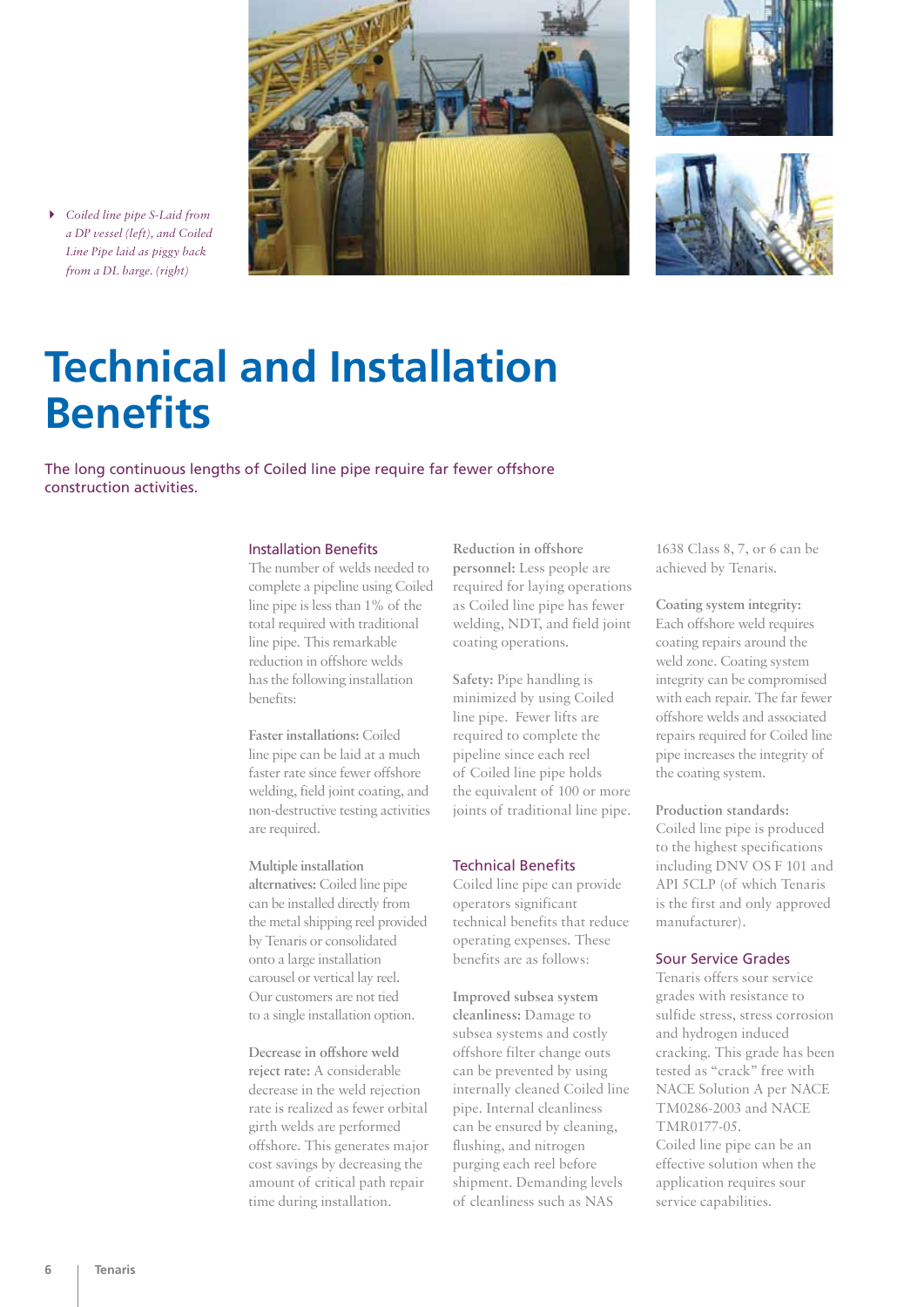### **Coiled Line Pipe Around the World**

Coiled line pipe from Tenaris has been installed worldwide in all major hydrocarbon producing areas. It has been proven in the harshest environments to the most demanding operators.



| APPLICATIONS/PROJECTS                       |                                   |                                 |                                                                                                 |                                                                    |                                                          |                                     |                                                                                                                                                |                                           |  |  |
|---------------------------------------------|-----------------------------------|---------------------------------|-------------------------------------------------------------------------------------------------|--------------------------------------------------------------------|----------------------------------------------------------|-------------------------------------|------------------------------------------------------------------------------------------------------------------------------------------------|-------------------------------------------|--|--|
| <b>PROJECT</b>                              | <b>FIELD</b><br><b>LOCATION</b>   | <b>WATER</b><br><b>DEPTH</b>    | <b>SUPPLY</b>                                                                                   | <b>MANUFACTURING</b><br><b>SPECIFICATION</b>                       | <b>CLEANLINESS</b>                                       | <b>LENGTH</b>                       | <b>INSTALLATION METHODOLOGY</b>                                                                                                                | <b>APPLICATION</b>                        |  |  |
| <b>Snøhvit LNG</b><br><b>Development</b>    | Hammerfest Basin.<br>Barents Sea  | 340 meters<br>$(1, 115$ feet)   | 4.5" OD x 0.300"<br>WT X65C,<br>3 layer HDPE                                                    | <b>DNV OS F 101</b>                                                | Chemically cleaned<br>and flushed to NAS<br>1638 Class 8 | 290,000<br>meters<br>(951,490 feet) | Each reel of Coiled line pipe was spooled<br>and bundled together onto a vessel with<br>a vertical installation reel.                          | MEG injection and<br>service line.        |  |  |
| <b>Minerva Field</b><br><b>Development</b>  | Olway Basin,<br>Indian Ocean      | 60 meters<br>(197 feet)         | 2.375" OD x<br>0.190" WT X52C.<br>3 layer HDPE                                                  | DNV OS F 101                                                       | Water flushed to<br>NAS 1638 Class 10                    | 20,000 meters<br>(65,620 feet)      | Piggy-backed onto larger 10" export line<br>directly from Tenaris provided installation<br>reels.                                              | Glycol injection<br>line.                 |  |  |
| <b>Canyon Express</b><br><b>Project</b>     | Gulf of Mexico                    | 2.200 meters<br>$(7, 218$ feet) | 2.875" OD x<br>0.237" WT X80C.<br>3 layer HDPE                                                  | API 51 CP &<br>Supplementary<br>requirements "P"<br>of DNV-OS-F101 | Water flushed to<br>NAS 1638 Class 8                     | 88,600 meters<br>(296,690 feet)     | Consolidated from Tenaris Coiled Tubes sup-<br>plied reels onto 4 300Te reels and J-Laid from<br>a multi-service offshore construction vessel. | Methanol injection<br>line.               |  |  |
| <b>Djambala Field</b><br><b>Development</b> | Offshore Congo,<br>Atlantic Ocean | 116 meters<br>(380 feet)        | 2.375" OD x 0.190"<br>WT X70C, 3 layer<br>HDPE; 1.250" OD x<br>0.175" WT X70C.<br>3 layer HDPE; | API 5LCP                                                           | Water flushed to<br>NAS 1638 Class 10                    | 21,400 meters<br>(70,213 feet)      | S-Laid from diving support vessel directly<br>from Tenaris Coiled Tubes supplied installation<br>reels.                                        | Chemical injection<br>and gas lift lines. |  |  |